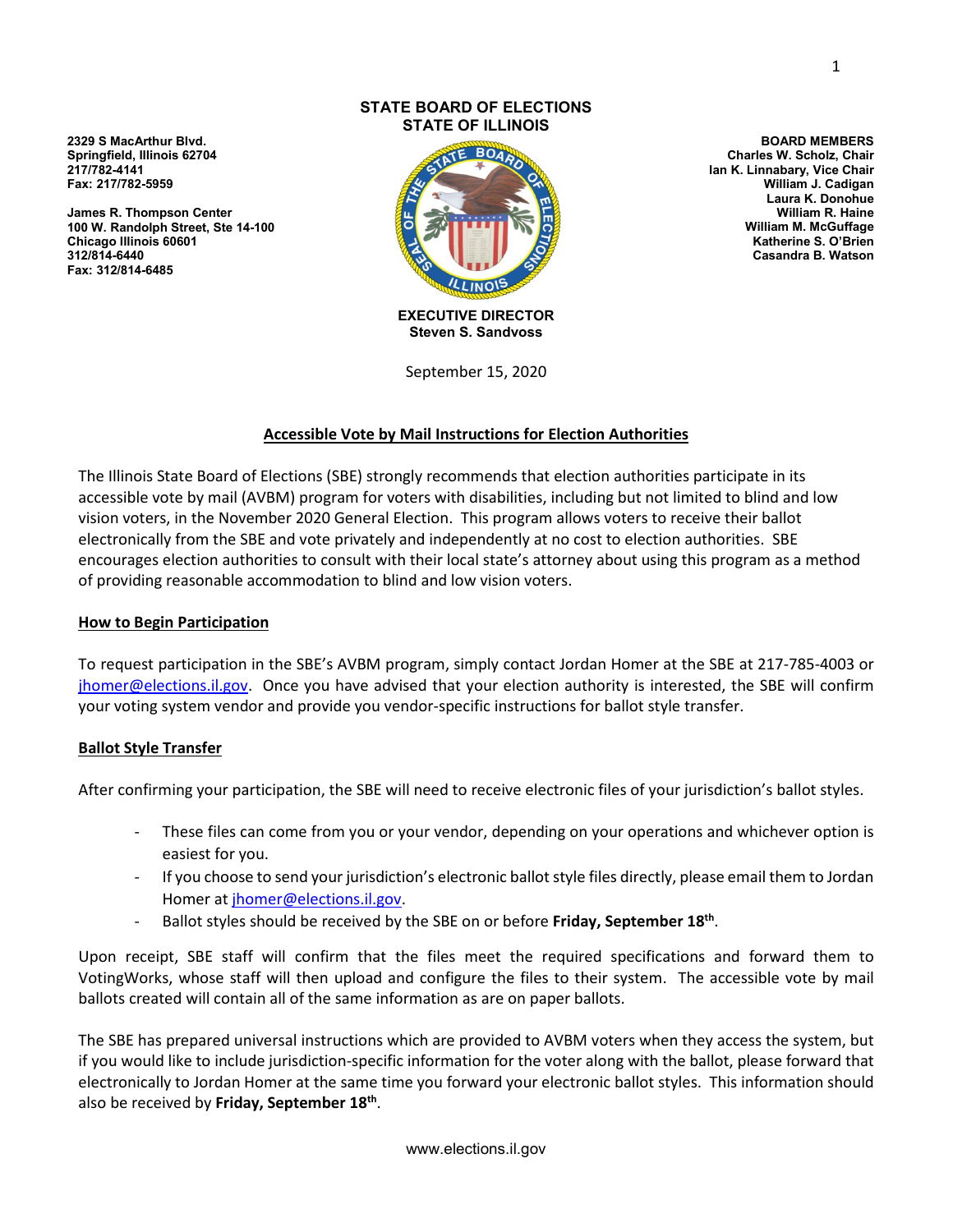### **Processing Voter Requests**

Voters will be making requests for an accessible vote by mail accommodation directly to their election authorities. If a voter contacts the SBE with this request, they will be referred back to their election authority.

- The SBE recommends that you do not place restrictions on the manner in which a voter may make this request (e.g. only in writing) but rather that you are prepared to take these requests in the form in which they are made (e.g. by phone, email, in-person, etc.).
- Regardless of the means by which a voter requests this accommodation, the Accessible Vote By Mail Form must be completed for every voter and sent to SBE.
	- o First, confirm that the voter is registered.
	- $\circ$  Second, confirm that the voter has submitted a valid application to vote by mail.
		- **If the voter has not submitted a valid VBM application, please instruct them to do so.** 
			- A voter may simultaneously apply to VBM and request this accommodation, though the application to vote by mail should be processed first.
	- o Third, complete the rest of the Accessible Vote By Mail Form, providing the following information about the voter:
		- Full name (Last, First, Middle);
		- Date of Birth;
		- **Voter's email address:** 
			- This is the email address where the voter's ballot access link will be sent. Please confirm the address.
		- SUID;
		- **Precinct number;**
		- **Ballot Style.**
- The Accessible Vote By Mail Form should be electronically signed by the person providing the information to the SBE on behalf of the election authority.
- The SBE will only receive the Accessible Vote By Mail Form electronically by email sent to [votingaccess@elections.il.gov.](mailto:votingaccess@elections.il.gov)
	- $\circ$  Note: The form contains a link at the bottom labeled "Submit". By clicking this form, an email will generate from your default email program. The email will be populated with the recipient addres[s votingaccess@elections.il.gov](mailto:votingaccess@elections.il.gov) and automatically attach the completed form.

#### **Sending and Marking Ballots**

- Within three (3) business days of receipt of the Accessible Vote By Mail Form, SBE staff will create a voter file in the VotingWorks system. This will generate an email to the voter from noreply@access.vote which includes a unique PIN number.
- After clicking the link (il.access.vote), the voter will be instructed to input their First Name, Last Name, Date of Birth, and Access PIN to sign in.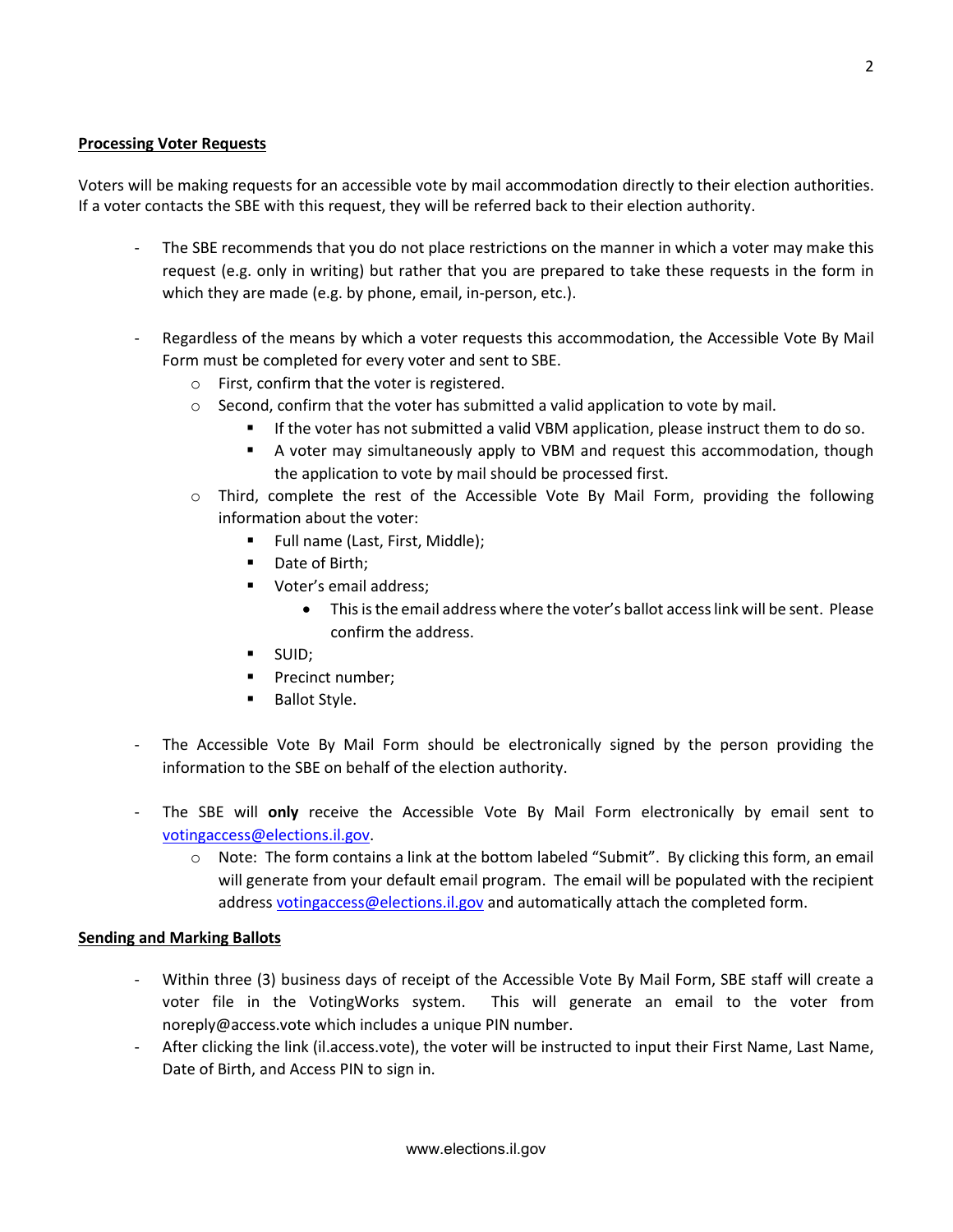- $\circ$  Aside from the Access PIN, this is the same information which was provided to the SBE on the Accessible Vote By Mail Form.
- After following the link, the voter will access instructions for marking the ballot, printing the ballot, and returning the ballot. Instructions will be compatible with screen readers, and audio instructions will be available as well.
	- $\circ$  If your jurisdiction has provided jurisdiction-specific instructions, these will be populated for the voter.
- The voter will be supplied with the following instructions to mark their ballot:
	- 1. *Getting Started*

Click the Continue link to begin voting your ballot.

- 2. *Review Each Office or Question* You will be presented one office or question at a time. Read each one carefully.
- 3. *Make Selections* You may indicate your choice by clicking on the option or options you prefer. Be sure to only vote for the number of options you are allowed to.
- 4. *Navigate the Ballot* Use the Next and Previous buttons to move to the next or previous office/public question. After the last item on the ballot, you will have the option to review all of your selections.
- 5. *Review the Ballot* When ready, you may review each of your selections. Be sure to review carefully. After reviewing, you may complete the online marking and move to the ballot download step. 6. *Download the Ballot and Return Material*
- At this last step, you will be able to download your marked ballot and all necessary documents required for the proper return of your ballot. Be sure you review everything carefully and follow all return instructions.
- As a voter navigates the ballot, they will be warned of over- and undervotes and the consequences thereof before moving on to the next office/public question.

# **Returning the Ballots**

## **The election authority should mail return and certification envelopes directly to AVBM voters, which the voter can use to return the ballot.**

- If the election authority has mailed a VBM ballot and packet to an AVBM voter before the request has been made, treat the paper VBM ballot as a spoiled ballot.
- The SBE recommends maintaining a master list of AVBM voters in conjunction with the VBM lists per your jurisdiction's protocols.
- AVBM Ballots may be returned in the same manner as VBM ballots. (Please refer to Vote by Mail Ballot Processing Guidelines published by the SBE on August 5, 2020, and published to the SBE's website.)
- The SBE recommends exercising consideration and discretion in evaluating the locations of the signatures on returned AVBM ballots, while staying within the requirements of Articles 2B and 19 of the Election Code.